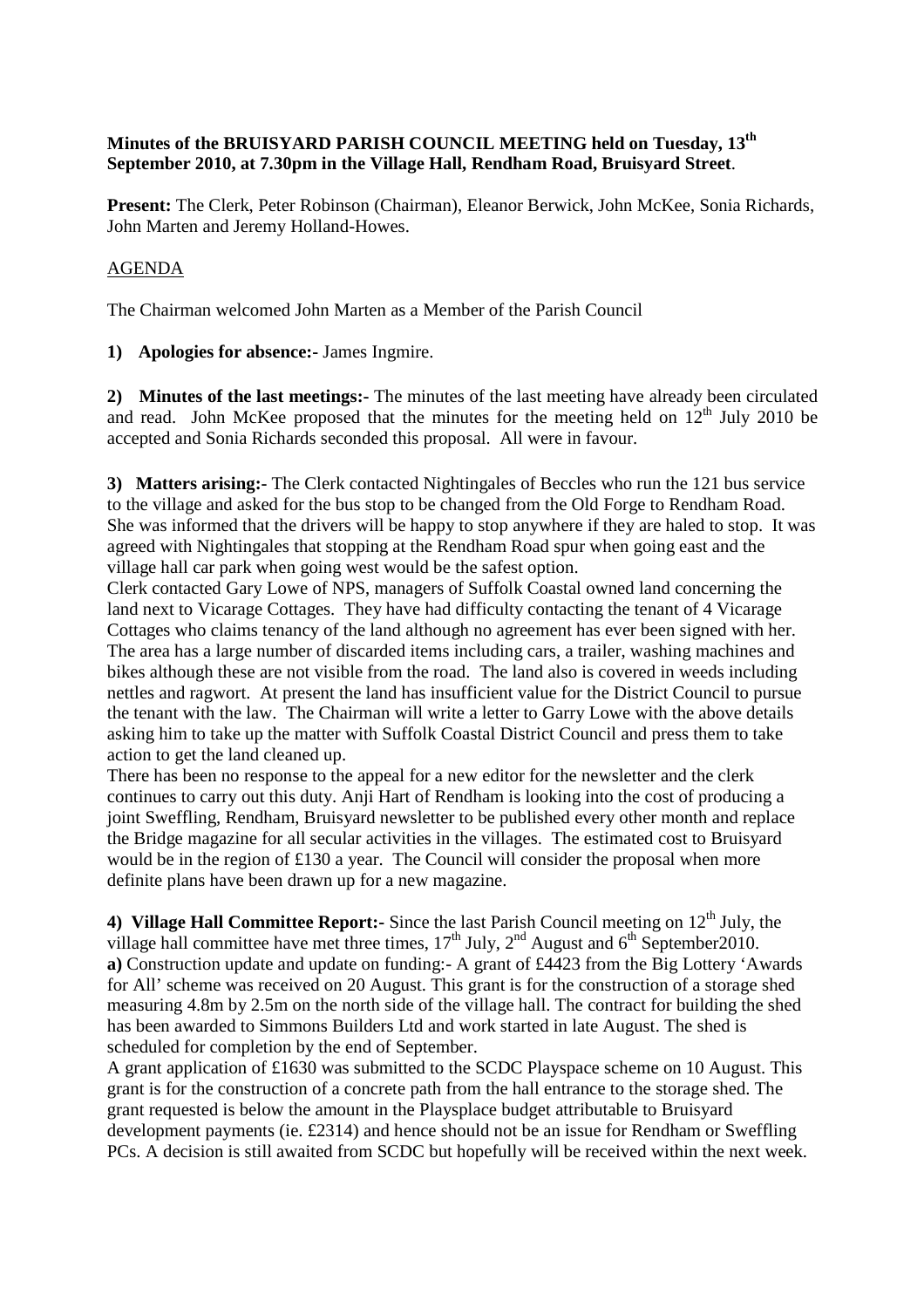The 6 month maintenance period agreed under the contract to build the hall is now over and the final payment certificate has been received from the architect (Robert Smith). The final invoice should be received from Simmons in the next few days. This invoice will be for £6123 (2.5% retention of the contract value) plus £71.49 plus VAT for fitting the coir mat in the hall lobby. This invoice is covered by the final grant payment received from the Big Lottery Fund in June.

**5) Financial Matters:-** John Marten declared his prejudicial interest in item 5 a) and signed the register of interests book and withdrew from the meeting.

 a) Payment to John Marten:- John McKee proposed that it was in order to have paid on 9th August from Barclays Parish Council current account £60 for two cuts of grass in July and on  $9<sup>th</sup>$ September £60 for two cuts in August. Eleanor Berwick seconded this proposal all agreed. John Marten returned to the meeting.

 b) Payment to Children's Hospice and the Treehouse Appeal:- Paid from Barclays Parish Council current account £72.50 to the Children's Hospice and £75 to the Treehouse Appeal on  $5<sup>th</sup>$ August – proceeds of £147.25 from fund raising afternoon tea held on  $25<sup>th</sup>$  July.

c) Payment to BDO LLP:- Paid from Barclays Parish Council current account on  $19<sup>th</sup>$  August £1,028.13 including VAT for the external audit.

 d) David Smith repayment:- Paid from Barclays Village Hall account £148.81 on 17 July, £425.65 on 26 July and £277.08 on 2 August for bar stocks purchased from Makro.

 e) David Smith repayment for Alliance Online invoice:- Paid from Barclays Village Hall account £137.20 on 29 July for cups and saucers, electric insect controller and dishwasher detergent.

 f) John Gibb repayment:- Paid £60.45 from Barclays Village Hall account on 3 August for East Anglian Times photos of Hall opening (£17.45) and a silver commemorative spoon presented to Charlie Wheelan for opening the Hall (£43).

 g) Payment to EDF Energy:- Paid from Barclays Village Hall account £117.04 on 21 August for electricity supply for the hall.

 h) To pay Suffolk Acre Services £302.31 from Barclays Parish Council current account for the Parish Council insurance and £497.27 from Barclays Village Hall account for the Village Hall insurance cove to start  $1<sup>st</sup>$  October

i) To pay Robert Rous for Car Park Rent:- Pay £10 from Barclays Village Hall account

 j) To pay Simmons Builder Ltd:- To pay on presentation of an invoice £6,123.08 plus £71.49 for coir matt at entrance of hall from Santander Reserve account as final payment on the completion of the maintenance period.

Sonia Richard proposed that the financial transactions 5 b) to 5 j) where in order and Peter Robinson seconded this proposal and all agreed. Cheques from the Barclays Village Hall account were duly written to Robert Rous for rental and Suffolk Acre Services for village hall insurance and a cheque form the Barclays Parish Council current account to Suffolk Acre Services for Council insurance.

Eleanor Berwick proposed the external audit be accepted by the Council, Jeremy Holland-Howes seconded the proposal and all agreed. The completion of audit has been advertised on the notice board.

**6) Park a)** The grass was cut twice in August and is due to be cut again. There is a heavy weed problem in the grass in the car park area and around the edges of the Park. John Marten withdrew for the vote. Eleanor Berwick proposed that selective weed killer be applied to all necessary areas at a cost of £25 and Peter Robinson seconded this proposal, all agreed. John Marten will be asked to carry out the appropriate spraying.

**b)** Children's play area: John Marten assisted by Jeremy Holland-Howes will form a sub committee, co-opting interested members of the village from outside the Council to draw up the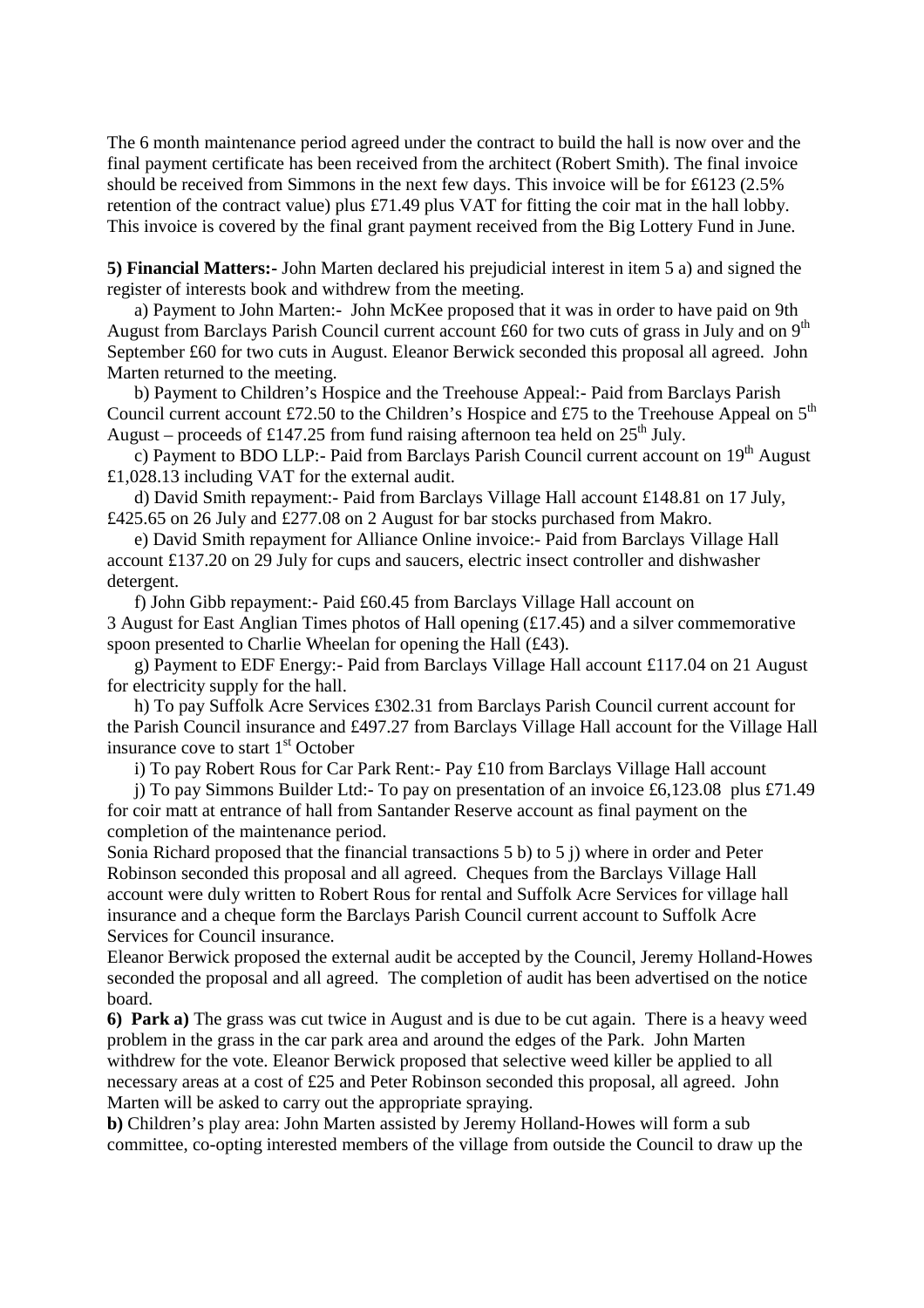plans for the play area and source funding to complete the project. The sub committee will report back to the Members of the Council at full meetings. Work has already started on sourcing play equipment to cater for all age groups.

**7) Coming events:-** It was agreed to hold a 'Wines for Christmas' wine tasting event on Friday 26<sup>th</sup> November. Planning and details will be organised closer to the time, Eleanor Berwick will take the lead on this.

**8) Road Names in Bruisyard:-** The map of Bruisyard has been studied by the Members and no alternative names for the roads in Bruisyard are known. The Clerk will return the map to Suffolk Coastal District Council as requested.

**9) SALC public service survey:-** A survey compiled by SALC on public services – Police, Suffolk NHS, Suffolk County Council, District Council, External Auditor, Media and own Council was completed by Members and will be returned by the Clerk.

**10) Village Physical Limit Boundaries:-** It was agreed that it was logical to remove the Church and churchyard from the village envelope. The Members also approved the extension of the boundary to include all the gardens of properties in Church Road and Mill Lane. It was agreed to request the boundary on Mill Lane be extended to include the land at the side of The Lodge that abutted the highway and Foxhill.

Bruisyard has been classed as a 'Local Service Centre' in the latest Local Development Framework – Interim Planning Policy dated June 2010. This allows for infill development within the envelope.

The Members agreed that there should be an envelope for the Bruisyard Street area of the village as this is were all the services for the village are sited. The Clerk will contact Rachel Knights, Planning policy officer at Suffolk Coastal District Council to raise the above points with her and press for an envelope for Bruisyard Street.

**11) Saxmundham Free School:-** A group called the Fromus Valley Educational Trust has been formed with the intention of applying to open an 11-16 years Community High School in Saxmundham in September 2012 occupying the Seaman Avenue site, currently used by Saxmundham Middle School. John Fisher the chair of the trust would have liked to come and talk to the Council but unfortunately had a previous engagement for the evening. The Members of the Council support this initiative and the Clerk will email the chairman to this effect and ask to be kept informed of the projects progress.

**12) Council Tax Referendums:-** The Government is consulting on the possibility of making local government more responsive to the people they serve, they would be able to demand a local referendum to veto excessive Council Tax increases, including precepts. SALC has raised concerns about this proposed policy as it will restrict parish councils from raising funds for specific projects through the precept. The proposed policy will protect small parishes such as Bruisyard from being caught by the referendum trap, when they raise the precept by a small monetary amount which would result in a large percentage rise in precept. The government has not given any indication as to what the de minimus level would be. SALC's view is that there should be consultation with the electorate at the budget setting stage of the process and not the disruptive and costly referendum route which would take place after the precept has been set and the first instalment of precept paid by the District Councils.